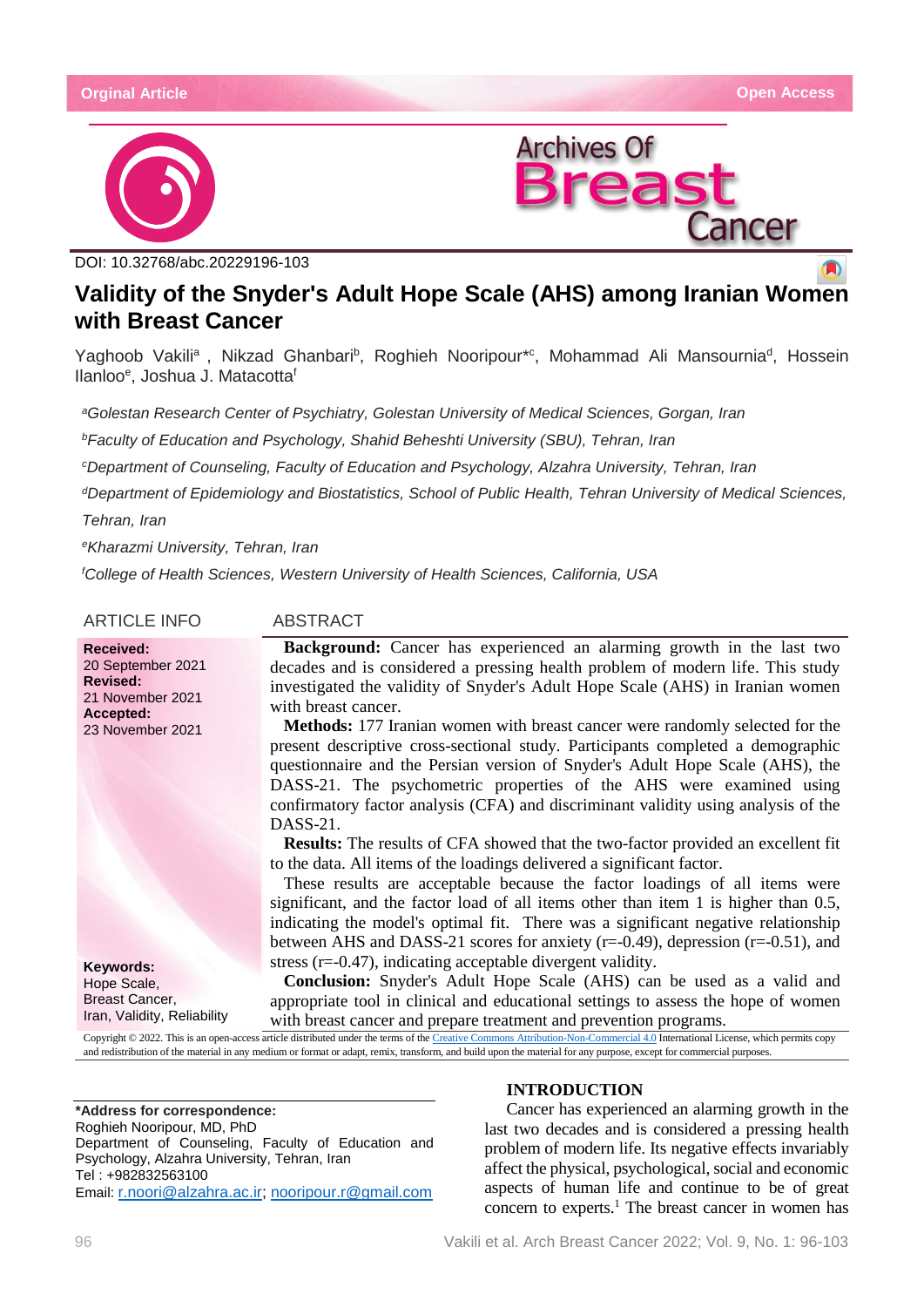

been considered as one of the leading causes of mortality in them.<sup>2</sup>

A diagnosis of breast cancer is often perceived as a traumatic, life-changing event and stressful experience. Breast cancer may change the shape of the breasts or require the removal of one or both breasts. Surgery affects women's psychosocial functioning in many ways, including identity, self-confidence, mood, sexual desire, self-esteem, and quality of life.<sup>3</sup> Breast cancer not only affects the person affected, but also the relationships between women and their husbands. Breast cancer also has a devastating effect on the sexual and marital relationships of women and their husbands.<sup>4</sup>

Once diagnosed, breast cancer can lead to death, anxiety and frustration, as treatment can also cause a low quality of life and increase patients' negative feelings and attitudes. Between 20 and 35 percent of women with breast cancer suffer from psychiatric disorders and anxiety at various stages of their disease, regardless of stage or treatment status.4

For cancer patients, frustration levels increase due to difficult and lengthy treatments such as chemotherapy and the belief that the disease is incurable. Many cancer patients experience frustration.<sup>5</sup> Hope is the most common psychological resource following a cancer diagnosis and is a major contributor to recovery, survival, and improved quality of life. This makes it one of the most important aspects of cancer treatment.<sup>6</sup> Hopeful people are generally more positive and maintain better functioning social relationships. These people can effectively manage psychosocial stress by using coping strategies such as reappraisal and problem solving. Therefore, psychiatrists and psychologists have viewed hope as an overall positive expectation of achieving a goal. Cancer diagnosis, treatment, and survival challenges exacerbate psychological symptoms in patients to the point where these symptoms may interfere with adjustment to the disease.<sup>7</sup> Hope is also an essential adaptation mechanism in coping with cancer crises and improving patients' physical and mental health.

A study has shown that hope can significantly improve cancer symptoms such as depression, pain, fatigue, and cough in cancer patients.<sup>2</sup> Health care providers need to have guides and tools to help their patients and implement strategies to give them hope.<sup>8</sup> Despite other scales such as the Hearth Omid Scale, we used the Snyder's Adult Hope Scale (AHS) in this study, which is a valid instrument for measuring hope in the general adult population.<sup>9</sup> Luo, Wang, Wang, & Cai, <sup>10</sup> also noted that the existence of AHS as a valid and reliable measure of hope is crucial given the prominent role of hope and its relationship to reasons for living. The Snyder's Hope Scale was developed by

Snyder *et al.* in 1991 and consists of 12 items, eight of which are used.<sup>11</sup>

To our knowledge, no study has examined the psychometric properties of the Snyder's Hope Scale in women with breast cancer in Iran. Consideration of cultural and social factors is a crucial factor in further research on the properties of the Hope Scale. The aim of this study was to assess the validity of the Snyder's Adult Hope Scale (AHS) in Iranian women with breast cancer in order to fill the gap and validate psychological measures while investigating the relationship between hope and psychological distress.

### **METHODS**

A cross-sectional survey based on a comprehensive list of women with breast cancer was conducted in Iran between November 2018 and March 2020, with 177 breast cancer patients randomly sampled. Factor analysis requires a minimum sample that is 5 to 10 times larger than the number of items in the target instrument.12 The survey was conducted in Iran through the internet. The services available in Iran included Instagram, Telegram, and WhatsApp.

### *Inclusion criteria*

Patients had to be Iranian women with Iranian citizenship. Identification or invasion had to be pathologically confirmed. Participants were asked to answer questions based on their medical records and submit information via Instagram, Telegram, or WhatsApp. Participation was completely non-binding. Patients had to be able to read and write Farsi.

# *Exclusion criteria*

Individuals with a history of cancer or cysts (other than current breast cancer), individuals with a history of hormone therapy under 18 years of age were excluded from the study.

We used the Adult Hope Scale.<sup>13</sup> It includes 12 items, 8 of which are used, while the remaining 4 are lie detectors that are not scored. The scoring system is based on a five-point Likert scale from 1 to 5 (from strongly disagree to strongly agree), with this scale reversed at 3, 7, and 11. The score for each question should be calculated to get the total score of the questionnaire. This scale includes two subscales: Agency Thinking and Pathway Thinking. The pathway is a person's understanding that they can create pathways to achieve their goals, and Agency, which is the idea that they are able to use these pathways. Each subscale contains 4 items. The Agency thinking subscale includes four questions: 2, 10, 12, 9; the Pathways Thinking subscale includes four questions: 1, 4, 7, and 8, and 3, 5, 6, and 11 as lie detectors. Retest reliability was found to be 0.82 over ten weeks.<sup>9</sup> Higher scores mean that the respondent has a longer life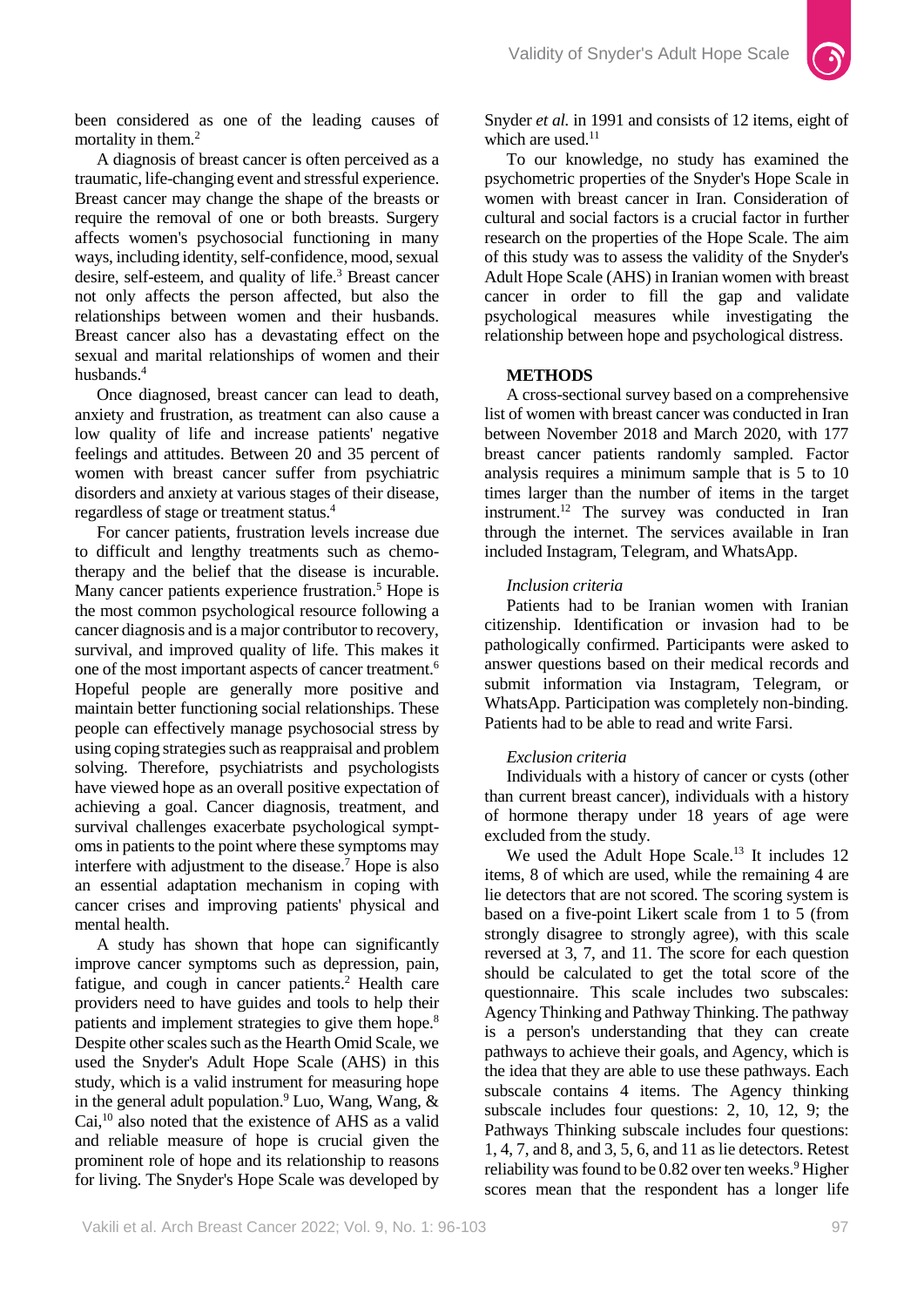expectancy and vice versa. McDermott *et al.*<sup>14</sup> confirmed the two-factor structure of this scale in college students.

The DASS-21 was used for anxiety, depression, and stress. In 1995, Lovibond and Lovibond created the 21 item scale to assess stress, anxiety, and depression. The scoring system for each item increased from zero to three. The sub-scales and related items were as follows: anxiety, stress, and depression. Brown *et al.*<sup>15</sup> had also reported the validity of 0.77 for the scale. Each component contained seven items, whose final score could be obtained by summing the items' scores. Thus, the score could range between 0 and 21 per subscale. The DASS-21's validity in Iran has been reported as 0.82 using Cronbach's alpha.16

The study was divided into two parts: the translation method for the instrument and the cultural adaptation. The second part was used to analyze the psychometric properties and test the validity of the instrument. First, a professional translation team translated the scale AHS into Persian and then applied the back-translation technique in collaboration with the second team, which included two American college professors. The translators worked independently of each other. Finally, a professor of English literature and a number of psychologists were asked to review the scale. In the second phase of the study, confirmatory factor analysis (CFA), reliability, and validity of AHS were investigated. The CFA was conducted to test the factor structure that had emerged in the first phase of the study. Cronbach's alpha was used to assess the reliability of the questionnaire, and convergent and divergent validity were examined to assess the construct validity of the scale.17,18 Because it is appropriate to use a new sample to calculate the CFA, we collected data from a current sample of women with breast cancer as a second step.

SPSS version 22 analyzed demographic frequencies and calculated correlations between the AHS and the DASS-21. In addition, the CFA model was used. Reliability refers to the consistency and repeatability of an instrument's results. One way to assess the internal consistency of the scale is to calculate the Cronbach's alpha coefficient. $17$  The internal consistency of AHS was determined using Cronbach's alpha. To examine AHS, LISREL 8.8 was used for the two-factor structure of the measure. The root mean square error of approximation (RMSEA), normalized parsimony fit index (PNFI), comparative fit index (CFI), incremental fit index (IFI), standardized residual mean square root (SRMR), and normalized fit index (NFI) were evaluated. CFI, IFI and NFI must be above 0.90 for a well-fit model, AGFI above 0.80 for a well-fit model and PNFI above 0.50 for a well-fit model, while RMSEA must remain below 0.08 and SRMR should not exceed 0.09. The Cronbach's alpha coefficient of AHS was also calculated.

#### **RESULTS**

The age range was between 20 and 66 years (M=38.18 years, SD=8.66). The mean and Standard Deviation (SD) for AHS was calculated as 28.39 (4.13). Cronbach's alpha for AHS was evaluated as 0.75. A sample of 36 subjects performed temporal stability; the results showed that after two weeks, the re-test and test were measured 0.77 (CI=0.75-0.79).

**Table 1.** Relationship between AHS with the socio-demographic of sample  $(N=177)$ 

|                           | $\frac{0}{0}$ | $\mathbf M$ | <b>SD</b> | $\mathbf F$ | $\boldsymbol{\mathrm{p}}$ |
|---------------------------|---------------|-------------|-----------|-------------|---------------------------|
| <b>Educational Status</b> |               |             |           | 0.46        | 0.62                      |
| Under diploma             | 20.33         | 28.80       | 4.37      |             |                           |
| Diploma                   | 33.33         | 28.55       | 4.58      |             |                           |
| Above diploma             | 46.32         | 28.01       | 4.23      |             |                           |
| Age group                 |               |             |           | 1.11        | 0.33                      |
| $\leq$ 45                 | 34.46         | 27.74       | 3.96      |             |                           |
| $46 - 60$                 | 41.24         | 28.54       | 4.33      |             |                           |
| $\geq 61$                 | 24.29         | 28.90       | 4.12      |             |                           |
| <b>Marital Status</b>     |               |             |           | 2.21        | 0.028                     |
| Married                   | 53.67         | 27.70       | 4.11      |             |                           |
| Single/widow, divorce     | 46.33         | 29.11       | 4.39      |             |                           |
| <b>Tumor Treatment</b>    |               |             |           | 1.50        | 0.13                      |
| Chemotherapy              | 54.24         | 28.80       | 4.47      |             |                           |
| Chemo-radiotherapy        | 45.76         | 27.81       | 4.16      |             |                           |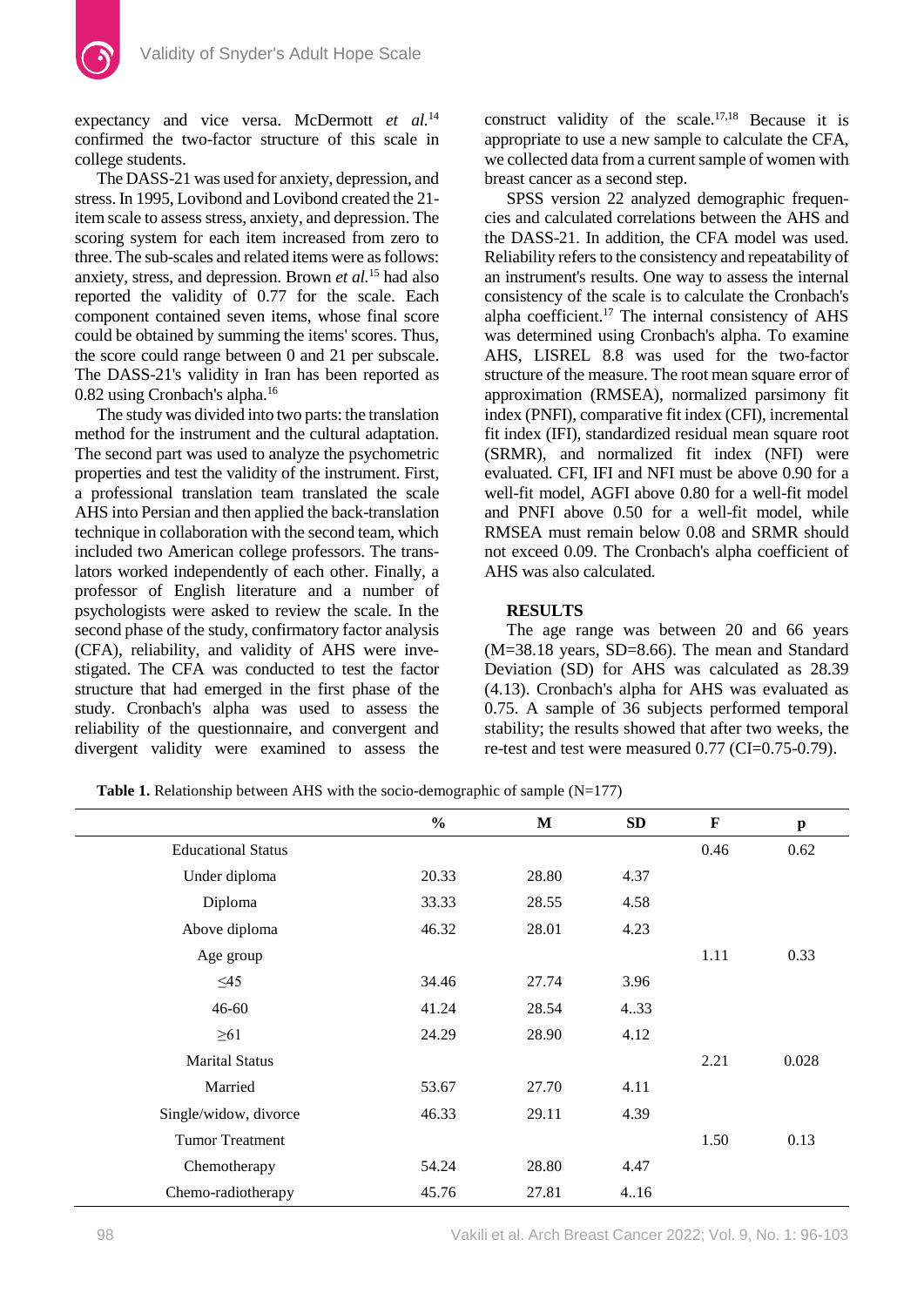individuals on the expectancy variable.

individuals undergoing chemotherapy and radiotherapy with chemotherapy, but there is a statistically significant difference between single and committed



The results of Table 1. show that there was no significant difference between individuals with educational level (below diploma and above diploma), individuals of different age groups and

**Table 2.** Descriptive indexes for all AHS's items (N=177)

Item's statistics Item-Total statistics Item **Component Min-Max M SD V I.T. C.D.** Item 1 Pathway Thinking 1-5 3.58 .914 16.34 .33 .75 Item 2 Item 3 Agency thinking Lie Detector  $1-5$ <br>Not scored Not scored 3.49 1.00 15.20 .44 .73 Item 4 Item 5 Pathway Thinking Lie Detector 1-5 Not scored 3.61 .873 15.67 .46 .72 Item 6 Item 7 Pathway Thinking Lie Detector 1-5 Not scored 3.71 .847 15.43 .52 .71 Item 8 Pathway Thinking 1-5 3.53 .784 15.68 .53 .71 Item 9 Agency Thinking 1-5 3.68 .948 15.79 .39 .74 Item 10 Item 11 Agency Thinking Lie Detector 1-5 Not scored 3.40 .989 15.50 .41 .73 Item 12 Agency Thinking 1-5 3.58 .914 14.97 .51 .71 Pathway Thinking - 4-20 14.42 2.38 - - - Agency Thinking - 4-19 13.92 2.63 - - -

Descriptive indicators such as mean and standard deviation on each question are shown in Table 2. The table shows that the highest mean is 3.71 for question 6 and the lowest mean is 3.40 for question 10.

The Kaiser-Meyer-Olkin-test (KMO) was used to determine the sample adequacy for the analysis through CFA. The overall KMO value of 0.75 was above the cut-off value of  $0.60^{19}$ 

Bartlett's test for sphericity  $(X^2(28)=304.71)$ , P≤0.001) indicated that the correlations between items were sufficient to perform CFA, so the results for a two-factor structure are presented in Table 4. These results are acceptable as the factor loadings for all items are significant. The CFA showed that the twofactor structure provides a good fit to the data: sbX2=35.65 (P $\leq$ 0.01); SRMR=0.057; CFI =.96; NFI=0.92; IFI=0.96; PNFI=0.59; GFI=0.95; AGFI=0.90; GFI=0.95, RMSEA=0.075. All items of the loadings show a significant factor, as indicated in below. Model Fit Index (N=177) is as elaborated in Table 3.

**Table 3.** Model Fit Index (N=177)

| $_{\rm sb} \rm X^{2 \,{}^{*}}$ | <b>SRMR†</b> | ${\rm CFI^{\ddagger}}$ | NFI§ | $IFI^*$ | PNFI <sup>††</sup> | $AGFI$ <sup>**</sup> | ${\bf GFI}$ §§ | RMSEA <sup>***</sup> |
|--------------------------------|--------------|------------------------|------|---------|--------------------|----------------------|----------------|----------------------|
| 35.65                          | 0.057        | 0.96                   | 0.92 | 0.96    | U.S                | 0.90                 | 0.95           | 0.075                |

<span id="page-3-0"></span>\* Model chi-square

 $\ddot{\phantom{a}}$ 

†† Parsimonious Normed Fit Index

‡‡ adjusted goodness-of-fit statistic

§§ Goodness-of-fit statistic

\*\*\* Root mean square error of approximation

<span id="page-3-1"></span><sup>†</sup> standardized root mean square residual

<span id="page-3-2"></span><sup>‡</sup> Comparative fit index

<span id="page-3-3"></span><sup>§</sup> Normed-fit index

<span id="page-3-4"></span><sup>\*\*</sup> Incremental Fit Index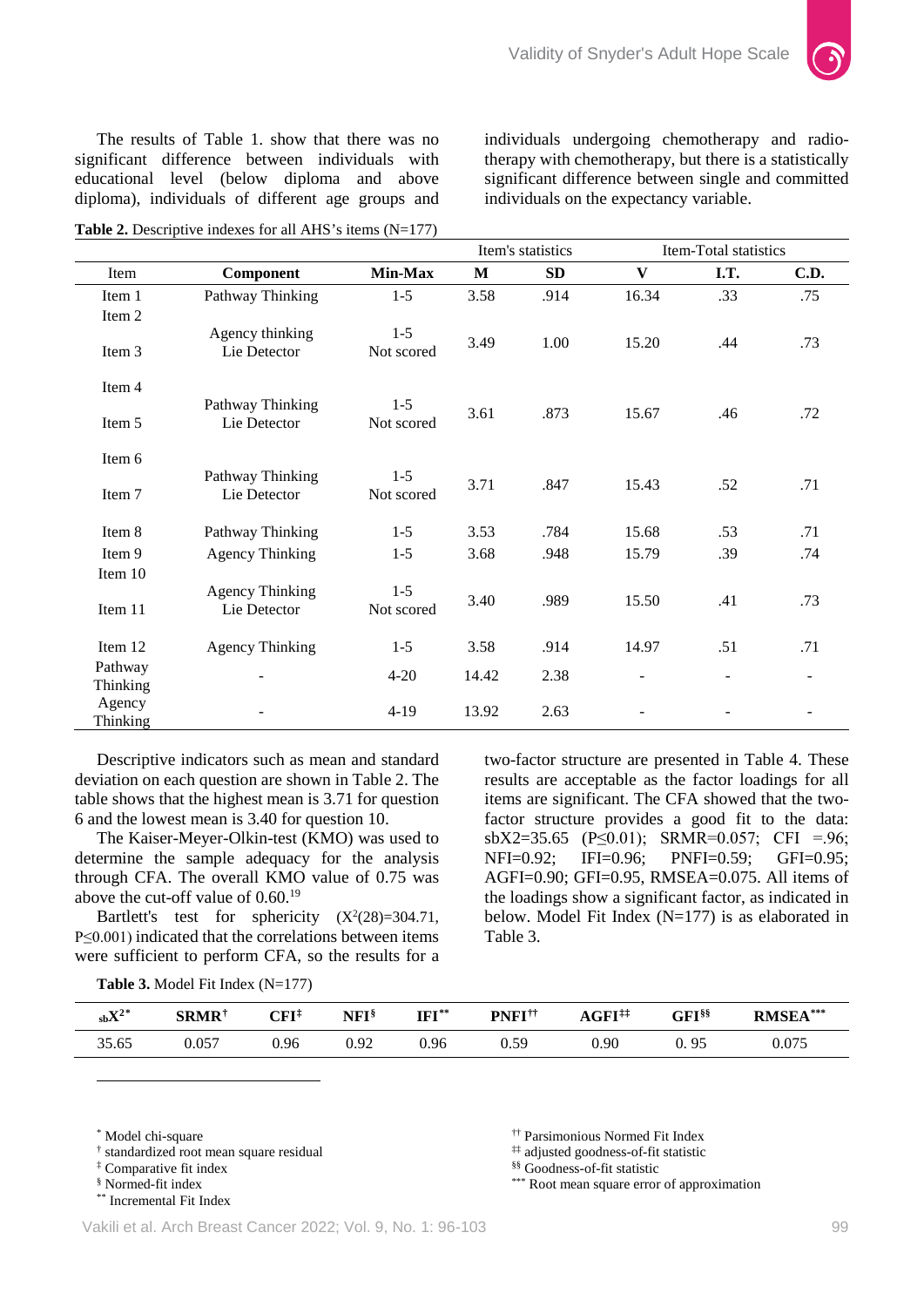

**Figure 1.** Results of Confirmatory Factor Analysis of the Adult Hope Scale (AHS)

Chi-Square=35.65, df=18, P-value=0.00783, RMSEA=0.075

| Table 4. Standardized factor loading from the confirmatory factor analysis $(N=177)$ |  |  |  |
|--------------------------------------------------------------------------------------|--|--|--|
|--------------------------------------------------------------------------------------|--|--|--|

|              | <b>Factor loading</b>                 |                                     |  |  |  |
|--------------|---------------------------------------|-------------------------------------|--|--|--|
| Item         | Pathways Thinking (0.78) <sup>a</sup> | Agency Thinking (0.73) <sup>a</sup> |  |  |  |
| <b>ITEM1</b> | 0.41                                  |                                     |  |  |  |
| ITEM 2       |                                       | 0.56                                |  |  |  |
| ITEM 4       | 0.51                                  |                                     |  |  |  |
| ITEM 6       | 0.59                                  |                                     |  |  |  |
| ITEM 8       | 0.51                                  |                                     |  |  |  |
| ITEM 9       |                                       | 0.52                                |  |  |  |
| ITEM 10      |                                       | 0.59                                |  |  |  |
| ITEM 12      |                                       | 0.68                                |  |  |  |

Note: a=Cronbach's alpha value

The loading factor for each item and the overall fit index of the model are shown in Figure 1. The factor loading of all items except item 1 is higher than  $0.5$ and the RMSEA index is less than 0.08, indicating optimal fit of the model.

Regarding divergent validity, we found that the correlations between AHS and the DASS-21 components demonstrated high divergent validity. There was a significant negative relationship between AHS and the DASS-21. These results show acceptable divergent and convergent validity (Table 5).

In this study, the Cronbach's alpha for the subscales of AHS was 0.65 for the Pathways Thinking factor and 0.61 for the Agency Thinking factor. The Cronbach's alpha for the entire scale was 0.75. Based on these results, AHS showed acceptable internal consistency reliability.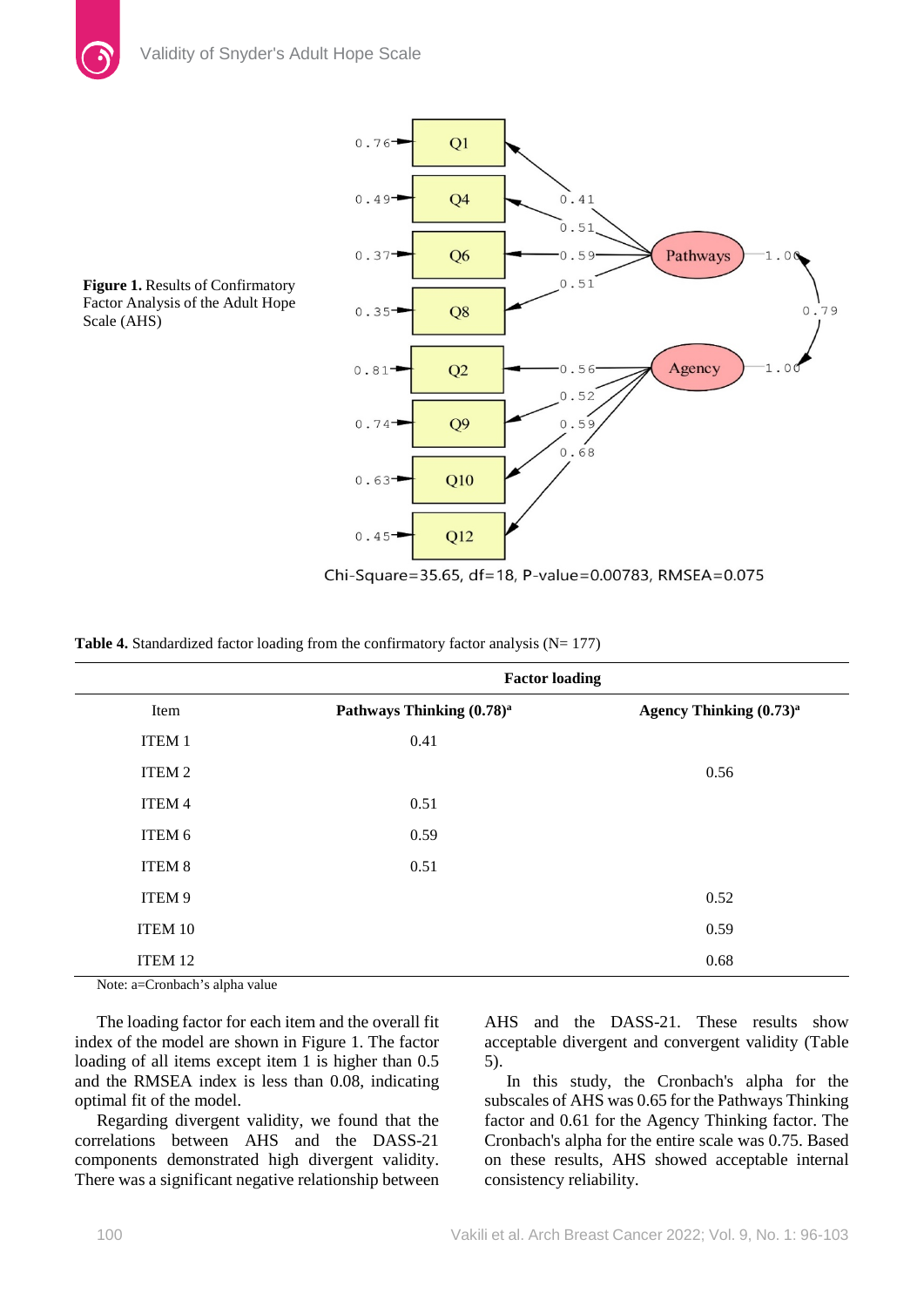

|                     | <b>AHS</b> | <b>Agency thinking</b> | <b>Pathway</b><br><b>Thinking</b> | <b>Depression</b> | <b>Stress</b> | <b>Anxiety</b> |
|---------------------|------------|------------------------|-----------------------------------|-------------------|---------------|----------------|
| <b>AHS</b>          |            |                        |                                   |                   |               |                |
| Agency Thinking     | $.89**$    |                        |                                   |                   |               |                |
| Pathway Thinking    | $.86**$    | $.56**$                | 1                                 |                   |               |                |
| DASS-21, Depression | $-51**$    | $-45**$                | $-46**$                           |                   |               |                |
| DASS-21, Stress     | $-.47**$   | $-.41**$               | $-.36**$                          | $.68**$           |               |                |
| DASS-21, Anxiety    | $-49**$    | $-.39**$               | $-.34**$                          | $.63**$           | $.59**$       |                |

**Table 5.** Pearson's correlation between AHS with DASS-21(n=177)

\*P≤0.05 \*\*P≤0.01

### **DISCUSSION**

The psychometric properties of the AHS were examined by CFA using Cronbach's alpha and discrimination validity using the DASS-21. The results show that the scale is valid in Iranian society. No items were removed from the questionnaire and among the demographic variables, only marital status proved to be significant. Research has consistently shown that married people tend to have higher perceived social support.<sup>20</sup> It has been observed that married individuals fare better psychologically than unmarried individuals, which may be due to spousal support. Spouses and partners may encourage female patients to seek medical help and have distressing symptoms treated. Family support is an important factor in breast cancer patients.21 Therefore, the presence of a spouse as a person who reinforces a sense of love, solidarity, and belonging can influence quality of life, performance, and understanding of support.<sup>22</sup>

According to the results of the present study, the Snyder's Adult Hope Scale (AHS) is negatively related to the DASS-21. Extensive research has consistently shown that cancer patients are highly affected by emotional distress, anxiety, and depression.<sup>23</sup> Depression has a negative impact on the quality of life, length of hospital stay, and treatment outcomes of cancer patients. Cancer causes panic, anxiety and despair.8

On the other hand, hope and optimism remain significant predictors of anxiety and depression in patients with oral cavity cancer.<sup>24</sup> Higher levels of hope are also associated with lower levels of anxiety and depressive symptoms in the average population with early stage cancer.2 One of the causes of psychological distress in patients with breast cancer is fear of the disease and uncertainty about treatment.25 A focus on enhancing hope increases self-confidence and meaning in life, decreases anxiety and depressive symptoms, and may help patients cope with relapse. Patients who perceive hope as an essential resource in their lives can overcome obstacles and difficulties and continue to

battle adverse circumstances. Reducing patients' symptoms can prevent frequent hospitalizations and extremely high economic, social, and psychological burdens on patients, their families, and their communities.26

Hope empowers individuals to cope with severe and long-term threats to their physical and mental health. It is noteworthy that hope is a robust adaptive mechanism in chronic patients, including cancer patients. Therefore, hopeful individuals can more easily endure the crises associated with the disease.<sup>27</sup>

Snyder *et al.* considered hope as a placebo in the treatment of physical and mental illness and observed that hope produces positive changes in human physiology.9,28 The present study suggests that hope may be an important element in cancer patients. Previous studies have shown that hope can be enhanced by psychological health.29 New tools could be developed to target the hope addressed by Snyder and colleagues. According to Snyder's theory, representational pathways and thinking interact in such a way that focusing on partial goals and successes is likely to lead to increased authority.

Hope plays a critical role in the diagnosis, adaptation, and treatment of fatal diseases, particularly cancer. Because breast cancer is one of the most common cancers, a scale measuring hope levels for this specific population may effectively support treatment selection and improvement at different stages of the disease.

Although the Snyder's AHS has already been validated for the Iranian community, it has not yet been explicitly evaluated for Iranian women with breast cancer. As Iran has a culturally diverse population, women from different cultural backgrounds also have different perspectives on breast cancer and strategies to prevent it.30 Therefore, ethnic differences were one of the limitations in the present study. Different ethnic groups maintain different beliefs and support systems that can be considered in future studies. Although the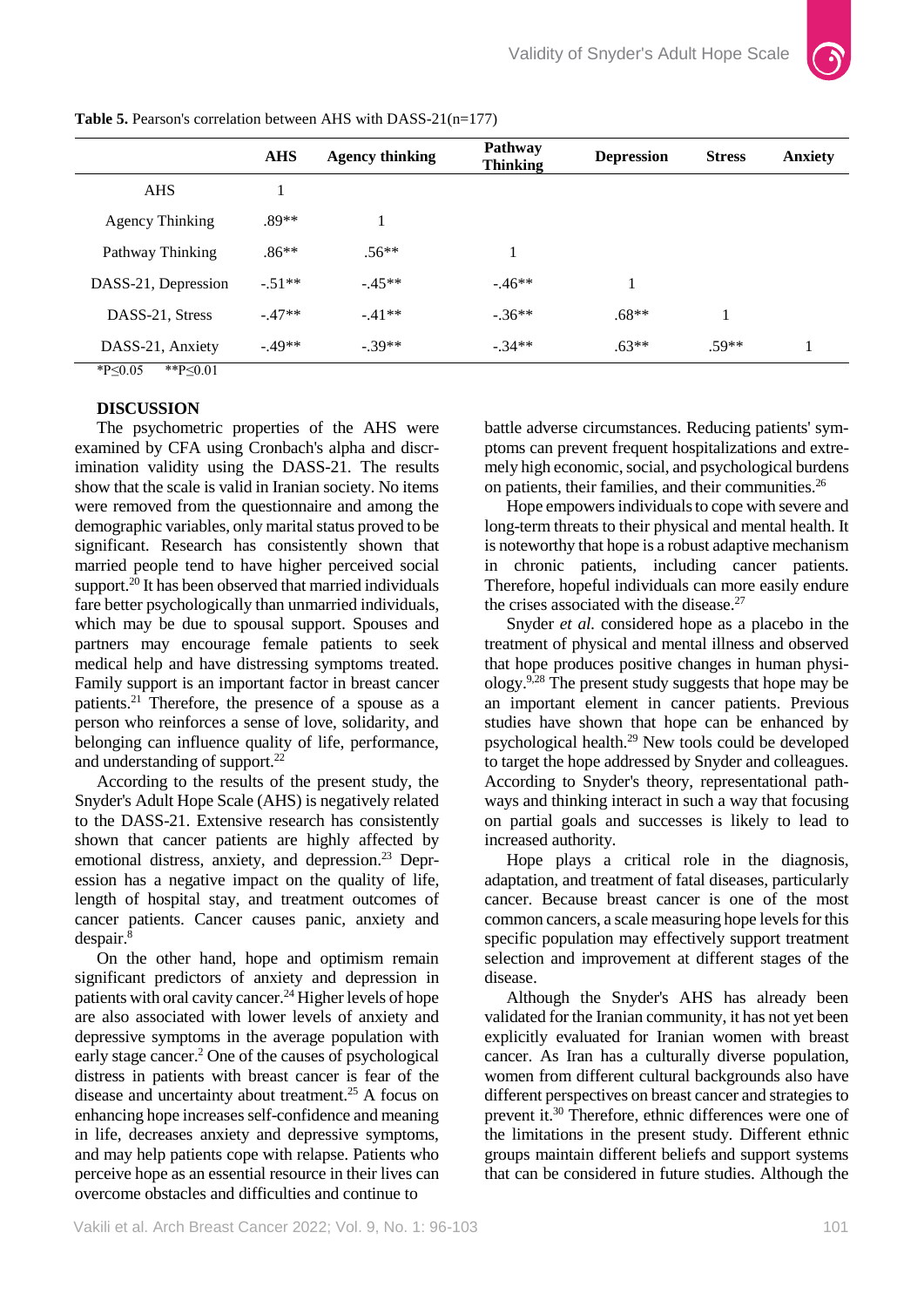

sample size was sufficient for the present study, it does not represent all women with breast cancer in Iran.

# **CONCLUSION**

In sum, it is recommended that researchers, physicians, psychologists, and psychiatrists use this scale for other cancers. It is also suggested that this questionnaire be applied to other potential variables. Another recommendation is to investigate the role of education in women with breast cancer and their perception of hope. Overall, the results of the present study support the use of the Snyder's Adult Hope Scale (AHS) in Iranian women with breast cancer and show that the Snyder's Adult Hope Scale (AHS) is a reliable and applicable tool in research to investigate hope in women with breast cancer in Iran.

# **ACKNOWLEDGEMENTS**

We would like to thank the participants who agreed to participate in this research voluntarily. Their

# **REFERENCES**

- 1. Palacio Gonzalez C, Roman‐Calderón JP, Limonero JT. The relationship between positive aspects of caring, anxiety and depression in the caregivers of cancer patients: The mediational role of burden. Eur J Cancer Care. 2021;30(1). doi: 10.1111/ecc.13346.
- 2. Berendes D, Keefe FJ, Somers TJ, Kothadia SM, Porter LS, Cheavens JS. Hope in the Context of Lung Cancer: Relationships of Hope to Symptoms and Psychological Distress. Journal of Pain and Symptom Management. 2010 ;40(2):174 82. doi: 10.1016/j.jpainsymman.2010.01.014.
- 3. Yan AF, Stevens P, Holt C, Walker A, Ng A, McManus P, et al. Culture, identity, strength and spirituality: A qualitative study to understand experiences of African American women breast cancer survivors and recommendations for intervention development. Eur J Cancer Care. 2019; 28(3). doi: 10.1111/ecc.13013.
- 4. Civilotti C, Acquadro Maran D, Santagata F, Varetto A, Stanizzo MR. The use of the Distress Thermometer and the Hospital Anxiety and Depression Scale for screening of anxiety and depression in Italian women newly diagnosed with breast cancer. Support Care Cancer. 2020;28(10): 4997–5004. doi: 10.1007/s00520-020-05343-x.
- 5. Chi GC-H-L. The Role of Hope in Patients With Cancer. Oncology Nursing Forum. 2007;34(2):415– 24. doi: 10.1188/07.ONF.415-424.
- 6. Germann JN, Leonard D, Heath CL, Stewart SM, Leavey PJ. Hope as a Predictor of Anxiety and Depressive Symptoms Following Pediatric Cancer Diagnosis. Journal of Pediatric Psychology. 2018;43(2):152–61. doi: 10.1093/jpepsy/jsx097.
- 7. Kawakita D, Abdelaziz S, Chen Y, Rowe K, Snyder J, Fraser A, et al. Adverse respiratory outcomes among head and neck cancer survivors in the Utah

patience and willingness to contribute to the study are much appreciated.

# **CONFLICT OF INTEREST**

There is no competing interest to declare.

# **ETHICAL CONSIDERATIONS**

All research methods involving human subjects were based on the ethical ideals of the National Research Committee, the 1964 Declaration of Helsinki, subsequent revisions, or equivalent ethical standards. Upon return of the survey, all participants signed an informed consent form, and the scales were completed anonymously.

# **FUNDING**

The present study was accomplished without any outside financial support. In fact, there was no relevant financial relations, and the authors did not receive support from any organization for this research.

Cancer Survivors Study. Cancer. 2020;126(4):879– 85. doi: 10.1002/cncr.32617.

- 8. Ozen B, Ceyhan O, Büyükcelik A. Hope and perspective on death in patients with cancer. Death Studies. 2020;44(7):412–8. doi: 10.1080/07481187.2019.1626942.
- 9. Snyder CR, Shorey HS, Cheavens J, Pulvers KM, Adams VH III, Wiklund C. Hope and academic success in college. Journal of Educational Psychology. 2002;94(4):820–6. doi:10.1037/0022- 0663.94.4.820.
- 10. Luo X, Wang Q, Wang X, Cai T. Reasons for living and hope as the protective factors against suicidality in Chinese patients with depression: a cross sectional study. BMC Psychiatry. 2016;16(1):252. doi: 10.1186/s12888-016-0960-0.
- 11. Snyder CR, Hoza B, Pelham WE, Rapoff M, Ware L, Danovsky M, et al. The Development and Validation of the Children's Hope Scale. J Pediatr Psychol. 1997;22(3):399–421. doi: 10.1093/jpepsy/22.3.399.
- 12. Marsh HW, Balla JR, McDonald RP. Goodness-of-fit indexes in confirmatory factor analysis: The effect of sample size. Psychological Bulletin. 1988;103(3): 391–410. doi: 10.1037/0033-2909.103.3.391.
- 13. Snyder CR, Harris C, Anderson JR, Holleran SA, Irving LM, Sigmon ST, et al. The will and the ways: Development and validation of an individualdifferences measure of hope. Journal of Personality and Social Psychology. 1991;60(4):570–85. doi: 10.1037//0022-3514.60.4.570.
- 14. McDermott ER, Donlan AE, Zaff JF, Prescott JE. A Psychometric Analysis of Hope, Persistence, and Engagement Among Reengaged Youth. Journal of Psychoeducational Assessment. 2016;34(2):136–52. doi: 10.1177/0734282915593029.
- 15. Brown TA, Chorpita BF, Korotitsch W, Barlow DH. Psychometric properties of the Depression Anxiety